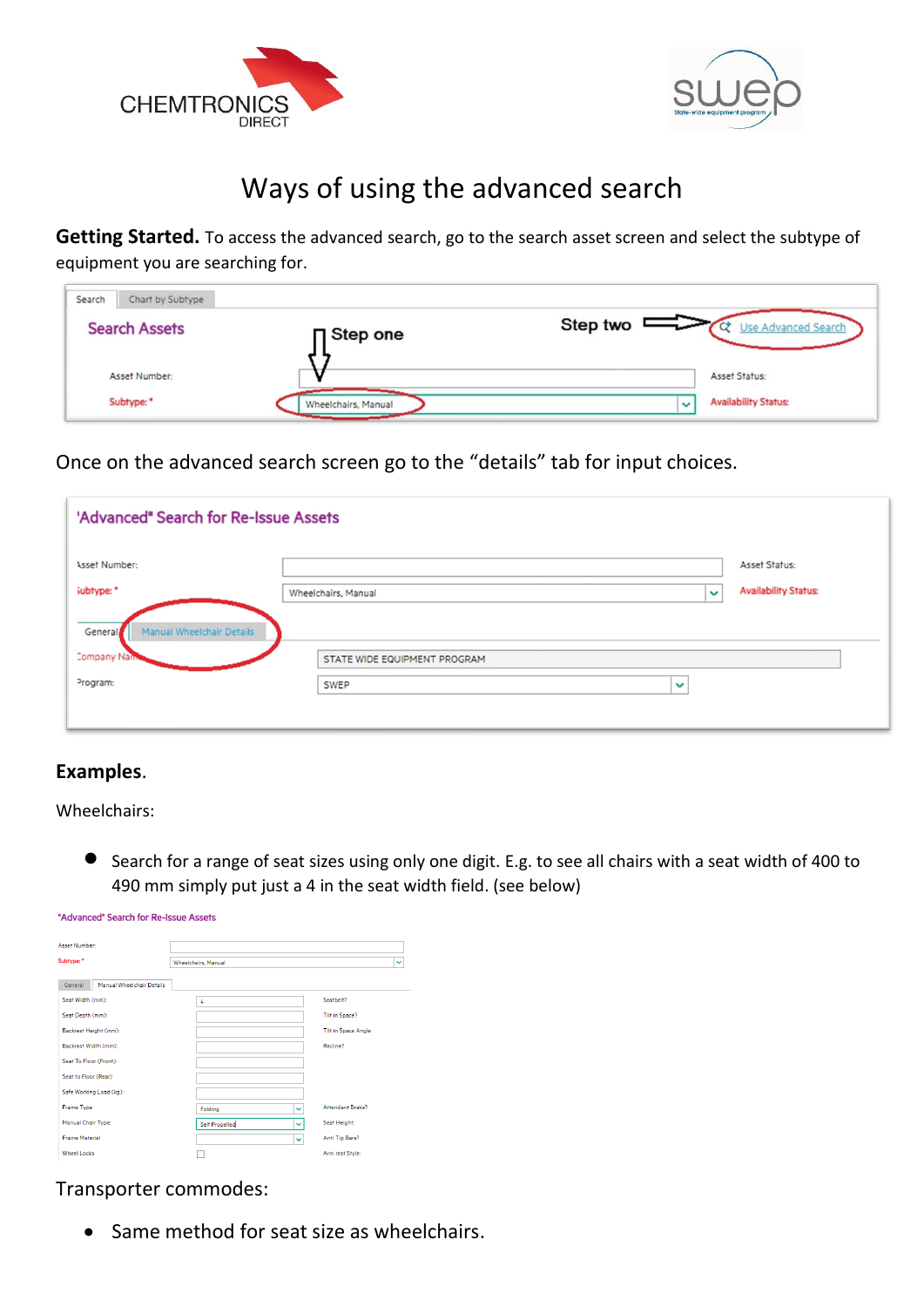• Find higher weight capacity equipment by entering seat size (digit) and "greater than" key, **>** see below

#### "Advanced" Search for Re-Issue Assets

| Asset Number                                 |                    |                          |  |  |  |
|----------------------------------------------|--------------------|--------------------------|--|--|--|
|                                              |                    |                          |  |  |  |
| Subtype: *                                   | Bathroom/Toileting |                          |  |  |  |
| General<br><b>Bathroom/Toileting Details</b> |                    |                          |  |  |  |
|                                              |                    | Pan Carrier?             |  |  |  |
| Overall Weight (kg):                         |                    | Tilt in Space?           |  |  |  |
| Seat Width (mm):                             | 4                  | Recline?                 |  |  |  |
| Seat Depth (mm):                             |                    | Foot Plate?              |  |  |  |
| Seat Height (Front):                         |                    |                          |  |  |  |
| Backrest Height (mm):                        |                    | <b>Transport Style</b>   |  |  |  |
| Arm rest Height to Seat (mm)                 |                    | Leg rest Style           |  |  |  |
|                                              |                    | Seat Style               |  |  |  |
| Overall Width (mm):                          |                    | <b>Detailed Comments</b> |  |  |  |
| Overall Length (mm):                         |                    |                          |  |  |  |
| Safe Working Load (kg):                      | >150               |                          |  |  |  |

### Pressure cushions:

• Find a cushion where the height does not start with a 1. This search uses the "tilde" key. This placed before an entry means "do not show this". The example below will give a search result for items where the height is NOT 1.

|                                                                                                                  | $\circ$<br>o<br>o                   |
|------------------------------------------------------------------------------------------------------------------|-------------------------------------|
| -Backspace<br>Hotel<br>в<br>г                                                                                    | 凹<br>g                              |
| W<br>Е<br>R<br>ö<br>Page <sub>1</sub><br>Enter and<br>D <sub>NS</sub><br>ш<br>Ġ<br>в<br>г<br>s<br>Æ<br>Caps Lock | æ<br>$\sqrt{5}$<br>6<br>ĸ<br>c<br>ю |
| M<br>C<br>$0 \sin$<br>$Q$ Shift<br>в                                                                             | <b>Text</b><br>Exter                |
| $\Delta$<br>Ä<br>At<br>Alt<br>Cut<br>Corl<br>e<br>æ                                                              | Dal                                 |

#### "Advanced" Search for Re-Issue Assets

•

| Asset Number:                    |                          |              |
|----------------------------------|--------------------------|--------------|
| Subtype: *                       | Pressure Care - Cushions | $\checkmark$ |
| Pressure Care Details<br>General |                          |              |
| SubType:                         |                          | $\checkmark$ |
| Overall Weight (kgs)             |                          |              |
| Overall Depth (mm):              | ~1                       |              |

### Other general tips:

- Search for an exact model. First page of any asset search. Manufacturer also useful sometimes.
	- o **Example:** For model, Zippie IRIS, in this example the word IRIS alone could be entered with \* at beginning and end to give wildcard search.
- If looking for an item that was selected from the SWEP pick list use the pick list code to search.